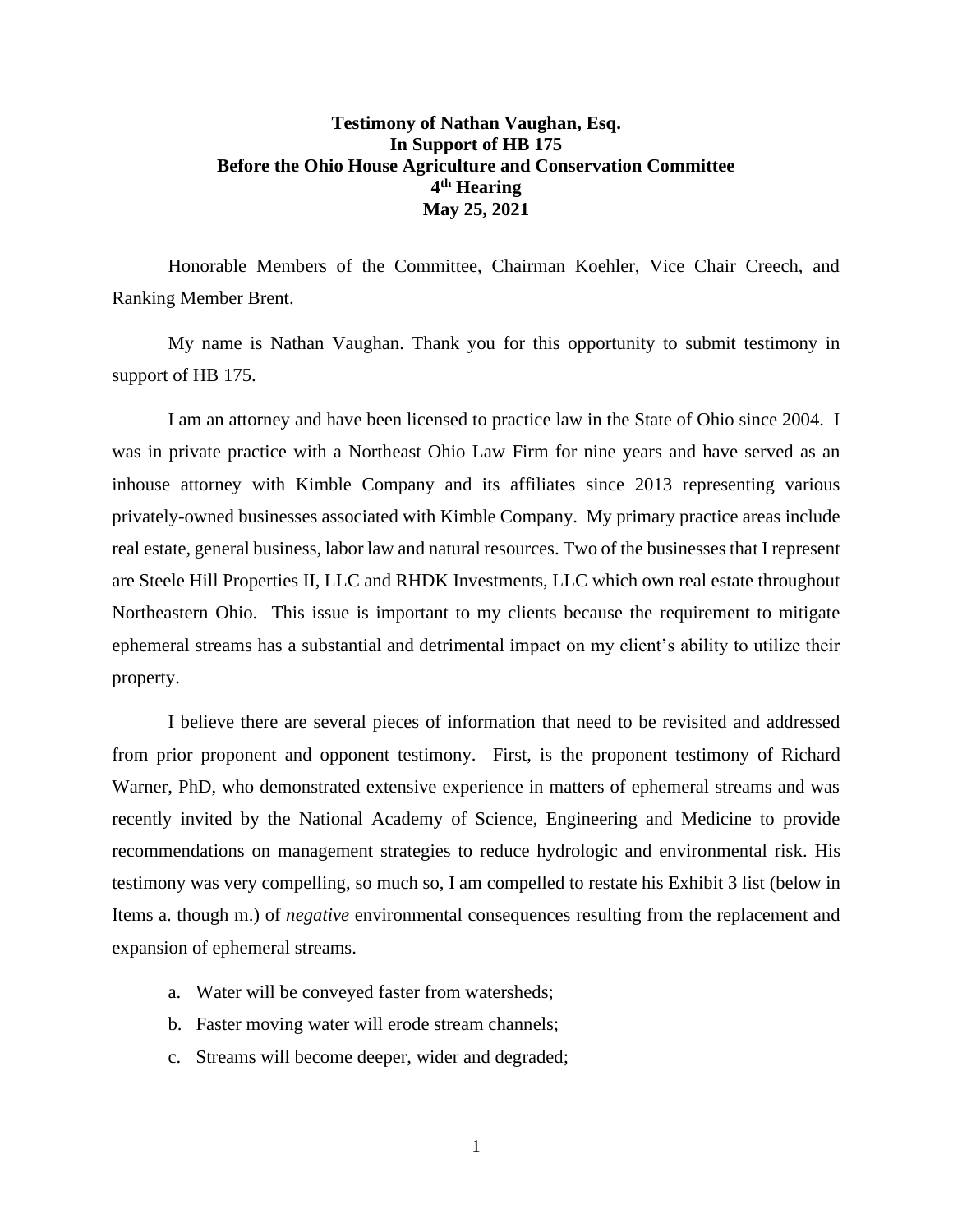- d. Stream bed & bank erosion will fill streams with sediment, further exacerbating flooding.
- e. Infrastructure, such as, culverts, bridges, roads and utilities may be inadequate and damaged;
- f. Downstream flooding will increase;
- g. Water quality will degrade;
- h. In-channel and floodplain habitat will be degraded;
- i. Aquatic, terrestrial and avian wildlife will have limited or no access to water in upland areas and must relocate or perish;
- j. Habitat diversity will be diminished;
- k. Groundwater recharge will be reduced;
- l. Nutrients will be rapidly transported downstream like in a pipe;
- m. Eutrophication or toxic algal bloom potential will increase for Lake Erie, the Ohio River and other water bodies.

This list of consequences is quite comprehensive and alone provides reason enough for the passage of HB 175.

Second, in some of the written opponent testimony submitted, statements are made about the functions and benefits of ephemeral streams, which include:

- a. Providing storage capacity during rain events;
- b. Capturing and filtering contaminants such as total suspended solids; and
- c. Providing for surface water and ground water interaction and recharge of ground water.

The above three functions and benefits of ephemeral streams are directly opposite of the list of consequences of ephemeral streams presented by Richard Warner, PhD. Based on my personal experiences in representing my clients, I concur with Dr. Warner's list.

For example, in Item a. in the list above, I do not believe ephemeral streams provide storage. I have seen ephemeral streams flow during rain events on my client's properties and they merely convey muddy water quickly downstream, erode more soil, and adds to downstream flooding problems. Ephemeral streams do not store water, they are the pathways that convey stormwater to quickly runoff the land. Ephemeral streams should be replaced by storage features,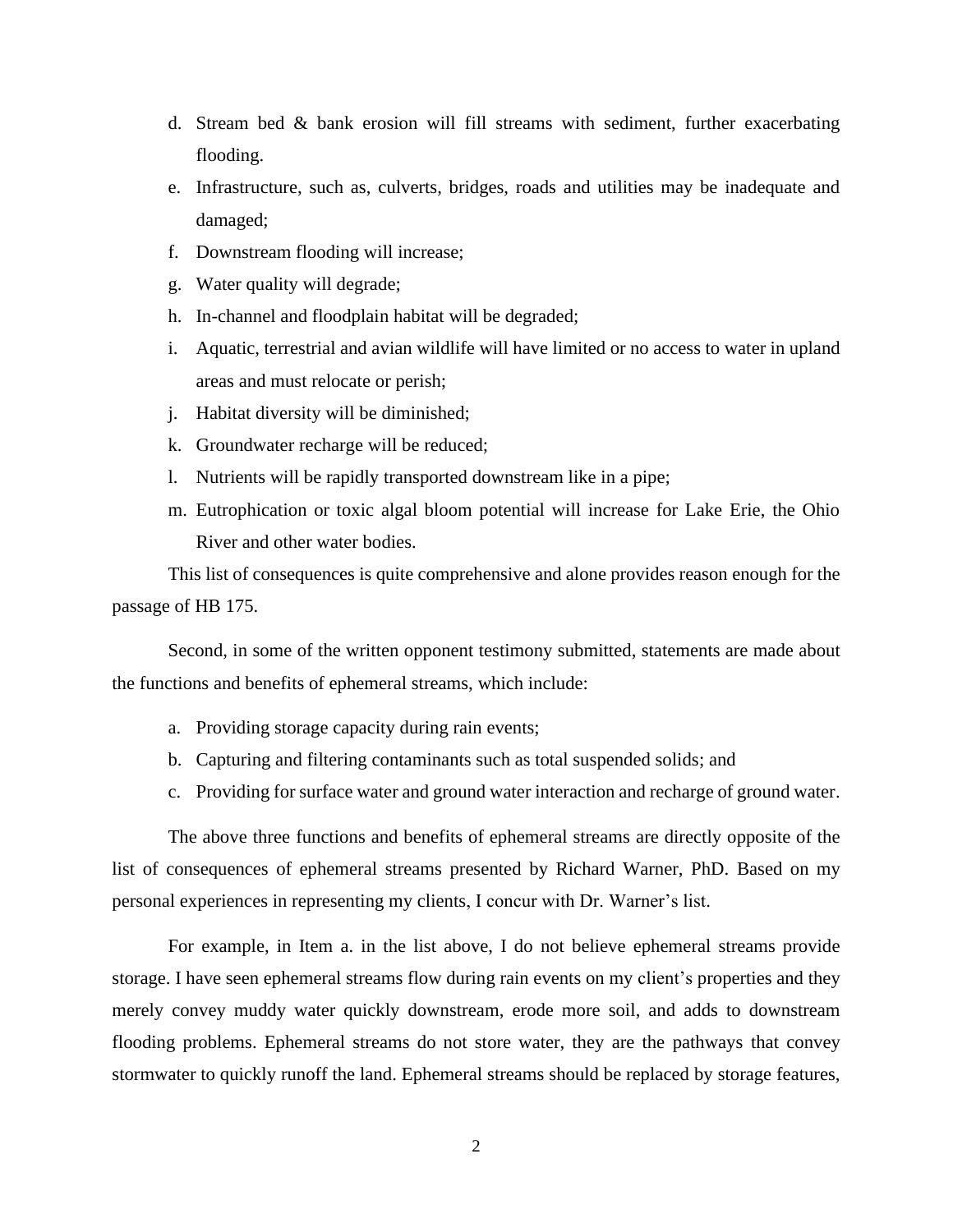such as, stormwater basins that truly store water, prevent downstream channel erosion, and reduce downstream flooding.

For a second example, in Item b. in the list above, I do not believe ephemeral streams capture and filter total suspended solids (silts and clays). Again, ephemeral streams are the pathways that convey stormwater runoff quickly off the land to larger downstream channels and the water in the ephemeral stream is always muddy. The muddy appearance is created by the silts and clays being transported downstream in the fast-moving water of the ephemeral stream. In fact, the fast-moving water conveys silts and clays downstream to larger bodies of water, such as, Lake Erie and the Ohio River and is likely part of the problem for the severe algal bloom problems in Lake Erie and the Ohio River.

For a third and last example, in Item c. in the list above, ephemeral streams provide for recharge of ground water. It is my understanding, that ground water recharge requires area, water depth and time for water to be 'driven' into the ground. An ephemeral stream is typically very narrow (e.g., 1 to 2 feet wide) and only has water in it for a very short time. Thus, ephemeral streams do not have the three basic criteria of area, water depth and time to 'drive' water into the ground.

Third, some opponent testimony has indicated that a consequence of HB 175 will be eliminating Ohio EPA's authority to issue National Pollution Discharge Elimination System (NPDES) permits for direct discharges of industrial wastewaters or sewage into ephemeral streams. I believe that if an industrial discharge went into an ephemeral stream, the stream could be classified as an intermittent or perennial stream because of the flow and therefore could be regulated by NPDES under the Clean Water Act. Regardless, if the industrial discharge flows into or is conveyed downstream by stormwater to an intermittent or perennial stream, it becomes a point source discharge and thus, is regulated by NPDES.

As a practical example of the impacts of ephemeral streams on a landowner's property my client, Steele Hill Properties II, LLC owns 91 acres of land located in Streetsboro, Ohio. My client has been trying to sell this 91-acre tract for more than a year. No sale has occurred and the real estate agents representing my client have indicated the biggest problem with the acreage is the potential unknown amount of environmental regulatory requirements that will be required to use the property. Studies conducted have indicated there are approximately 3,865 linear feet of